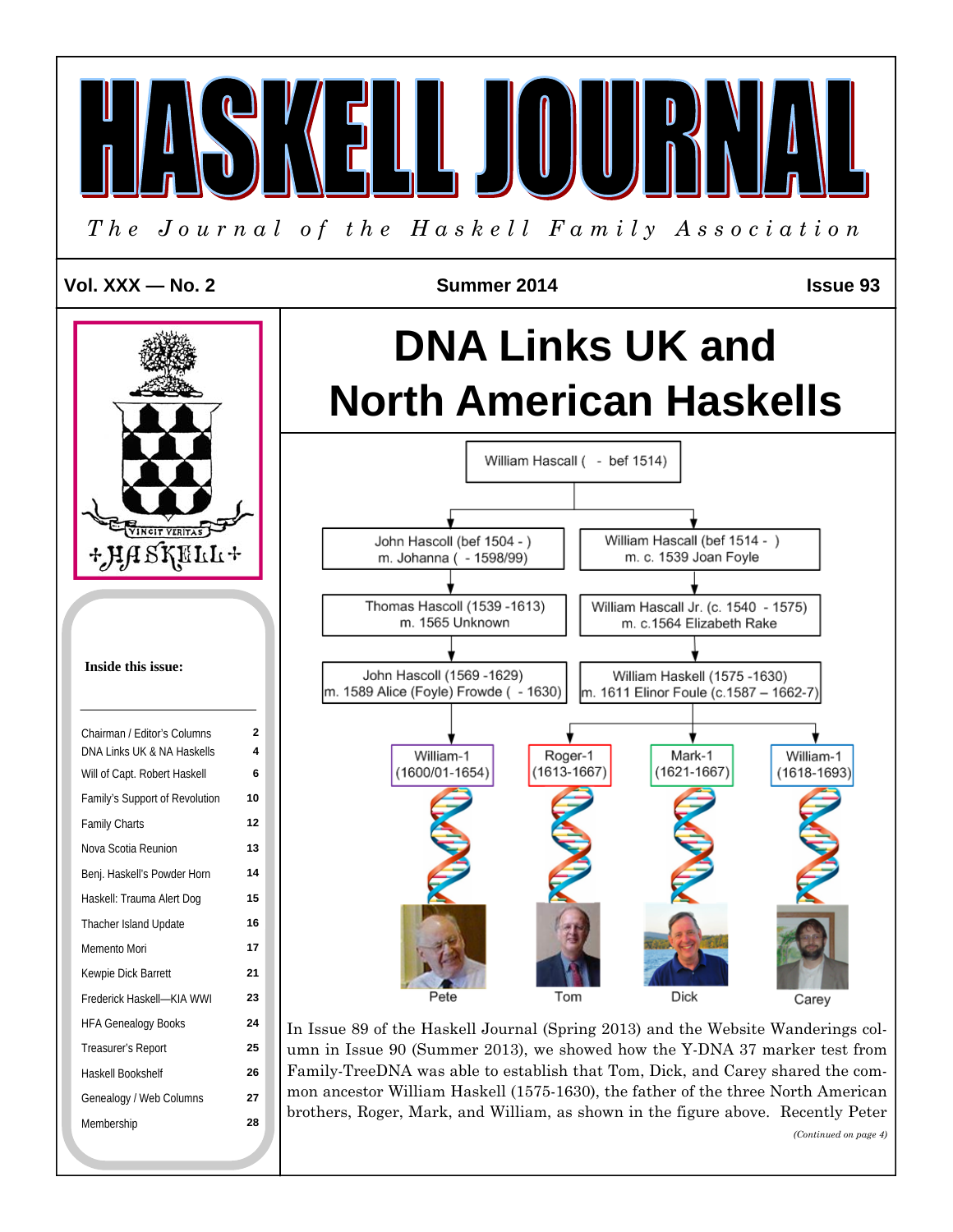### **DNA Links UK and NA Haskells**

Phillip ("Pete") Haskell, the chair of IHFS, took the same DNA test, and as discussed below, was almost an exact match to Tom, Dick, and Carey. Based on the results, Family-Tree DNA estimates, for example, that the probability that Pete and Dick share a common ancestor within the past 13 generations is about 98%. Who could this common ancestor be?

The chart shown on the cover of this issue is the result of an analysis of the published articles on the Haskell lines in England and some family charts prepared from information developed by Win Haskell. Thanks to the efforts of Peter Haskell (IHFS Chair), Patricia Haskell (IHFS historian), Richard E. Haskell (HFA webmaster) and Richard Hascall (HFA historian), we were able to post this lineage.

There are many family charts based on the research of Win Haskell, which have appeared in past issues of the IHFS Newsletter. (See page 12.)

*The Haskell Family Anthology, Volume I*, edited by W. A. Haskell delineates the logic to support the family tree on the right side of the chart on the cover of this issue [Ref 1]. The family charts [Refs. 2, 3] allow us to complete the tree starting with William Hascall/ Haskell and Ellin Foule, the parents of the three North

*(Continued from page 1)* **DNA Links UK and NA Haskells** American brothers. The father of this William is shown as William Hascall (b. circa 1540 – d. 1575) married circa 1564 to Elizabeth Rake. His father is given as William Hascall married circa 1539 to Joan Foyle. William is shown to have a brother John married to Johanna. The father of John and William is William Hascall as discussed later in this article

> This takes us up the right side of the chart on the cover of this issue. A start on the left-hand side of the chart can be found in the family chart in the Vol. 4, No. 3, Sept. 1995 issue of the IHFS Newsletter [Refs. 4]. At the top of that chart is John Hascoll (b.1569, d.1629) who married in 1589 Alice Foyle, who died in 1630. Alice's maiden name was Frowde. She had been married previously to John Foyle in Cann, 20 June 1570. A son, William Hascoll, was baptized on 10 Mar 1600/01 and was buried on 15 Jun 1654, both in Cann, Dorset, England. William's wife was Elizabeth. This is the William-1 shown above Pete's photo on the cover of this issue. Pete's descent from this William-1 is shown below. (See Vol. 1, No. 6, Dec. 1992 issue of the IHFS Newsletter.)

> To find the grandfather of William-1, we look at the family chart in the Vol. 9, No. 1, Mar. 2000 issue of the IHFS Newsletter [Ref. 5]. At the top of that chart is

*(Continued on page 5)* 

# **Pete Haskell's Descent from William-1 Haskell (1600/01-1654)**

## 1. William Haskell (c.19 Mar 1600/1601-Cann,Dorset,England;b.15 Jun 1654-Cann,Dorset,England)

- sp: Elizabeth (b.Abt 1600-Cann,Dorset,England;m.Abt 1625;b.10 Oct 1646-Cann,Dorset,England)
- 2. Edward Haskell (c.22 Jan 1631/1632-Cann, Dorset, England; b.15 Jan 1697-Donhead St. Andrew, Wiltshire, England) sp: Margaret Biggin (m.29 Nov 1664)
	- 3. James Haskell (c.20 Aug 1671-Donhead St. Andrew, Wiltshire, England; b.13 Mar 1739-Donhead St. Andrew, Wiltshire, England) sp: Francis Needle (m.21 Aug 1692)
		- 4. George Haskell (b.23 Jan 1701-Donhead St. Andrew, Wiltshire, England; b.24 May 1752-Donhead St. Andrew, W, England) sp: Edith Gray (m.16 Oct 1721)
			- 5. George Haskell (c.26 Nov 1723-Donhead St. Andrew, Wiltshire, England; b.25 Jul 1796-DSA, Wiltshire, England)
				- sp: Ann Fricker (b.Abt 1725;m.4 Oct 1747;b.24 Feb 1796-Donhead St. Andrew, Wiltshire, England)
					- 6. William Haskell (c.30 Nov 1750-Donhead St. Andrew, Wiltshire, England; b.8 May 1819-DSA, Wiltshire, England) sp: Elizabeth Barrett (c.2 Mar 1755-DSA,W, England;m.13 Nov 1777;b.20 Jun 1817-DSA, Wiltshire, England)
						- 7. Joseph Haskell (c.11 Dec 1796-Donhead St. Mary, Wiltshire, England; b.6 Dec 1882-DSA, Wiltshire, England) sp: Anne Good Barrett (c.17 Nov 1799-Donhead St. Mary, W, England; m. 26 May 1819; b. 22 May 1847-)
							- 8. Henry Haskell (b.1824-Donhead St. Andrew, Wiltshire, England; d.19 Feb 1886-DSA, Wiltshire, England)
								- sp: Elizabeth Blandford (b.1827-DSA,W,England;m.3 Apr 1847;b.5 Nov 1883-DSA, Wiltshire, England)
								- 9. Henry James Haskell (c.2 Jul 1854-DSA, Wiltshire, England; d.Dec 1899-Aldermaston, B, England)
									- sp: Elizabeth Cross (b.1858-Wellington, S, England; m. Jun 1880; d. 20 May 1938-R, B, England)
										- 10. Samuel Harold Haskell (b.9 Jan 1891-A, Berkshire, England; d.2 Jul 1939-Earley, B, England) sp: Charlotte Jasmine Willis (b.1 Dec 1894-HH, Essex, England; m. Sep 1923; d.1 May 1970-)  $-$  11. Peter Phillip Haskell